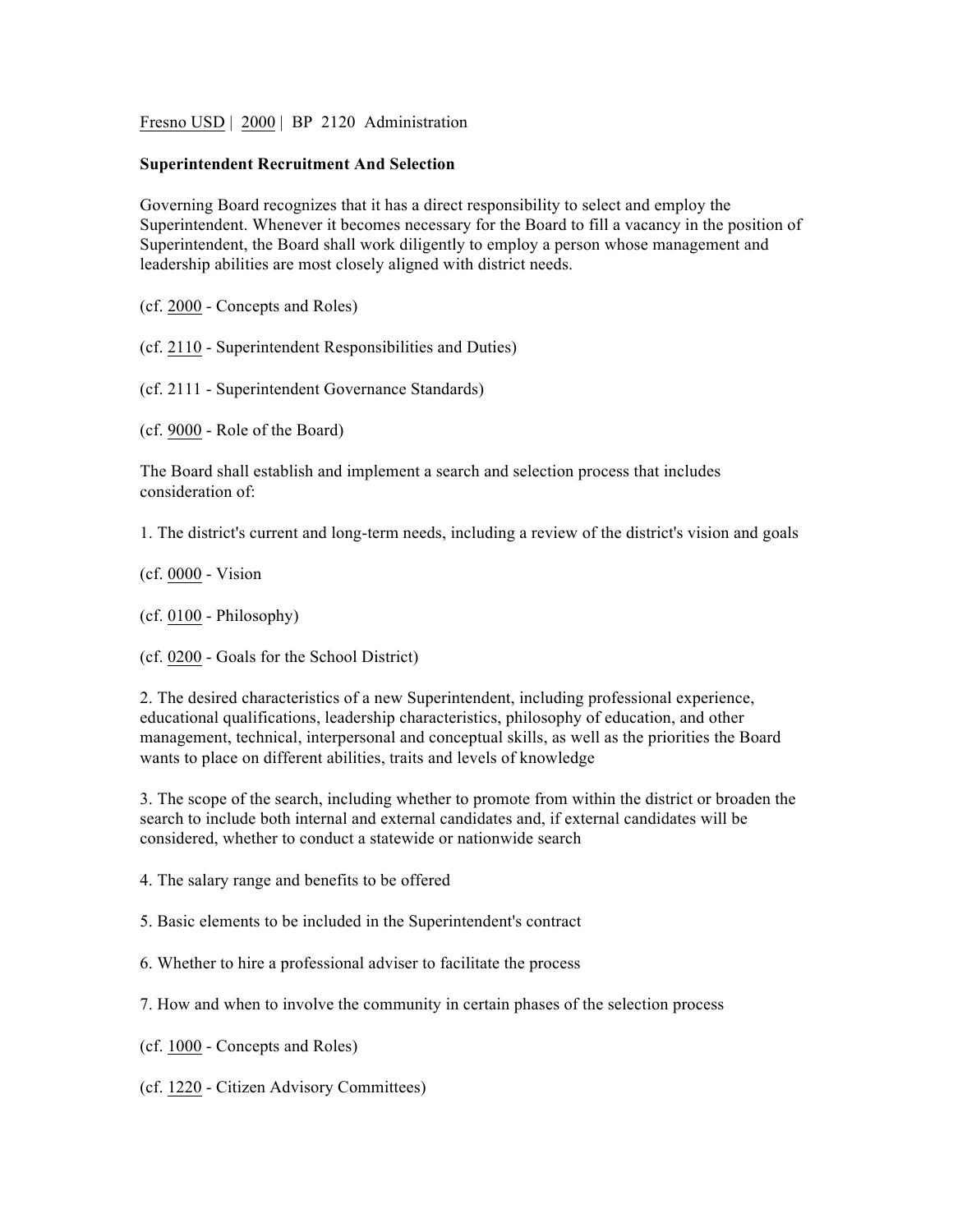8. The best methods for advertising the vacancy and recruiting qualified candidates

9. The process for screening applications and determining how the screener(s) will be selected

10. Interview questions, processes and participants

11. How and when candidates' qualifications will be verified through reference checks. New law prohibits hiring a Superintendent whose credential has been revoked by a California Commission on Teacher Credentialing.

(cf. 4112.5/4312.5 - Criminal Record Check)

12. Other actions necessary to ensure a fair selection process and a smooth transition to new leadership

Even if a professional adviser is used to facilitate the process, the Board shall retain the right and responsibility to oversee the process and to review all applications if desired.

The Board shall select candidates to be interviewed based on recommendations of the screener(s) and the Board's own assessment of how candidates meet the criteria established by the Board.

The Board shall interview preliminary and final candidates in closed session and determine the most likely match for the district. (Government Code 54957)

The selected candidate shall hold both a valid school administration certificate and a valid teacher's certificate. The Board may waive any credential requirement, but shall not employ a person whose credential has been revoked by the Commission on Teacher Credentialing pursuant to Education Code 44421-44427. (Education Code 35028, 35029, 35029.1)

Before offering the position to the selected candidate or making any announcements, Board members may visit that candidate's current district, as appropriate, to obtain verification of his/her qualifications.

The Board shall deliberate in closed session to affirm the selection of the candidate and shall report the selection in open session. (Government Code 54957)

(cf. 2121 - Superintendent's Contract)

(cf. 9321 - Closed Session Purposes and Agendas)

(cf. 9321.1 - Closed Session Actions and Reports)

The Board shall conduct these proceedings in accordance with legal and ethical obligations regarding confidentiality and equal opportunity.

(cf. 4030 - Nondiscrimination in Employment)

(cf. 4031 - Complaints Concerning Discrimination in Employment)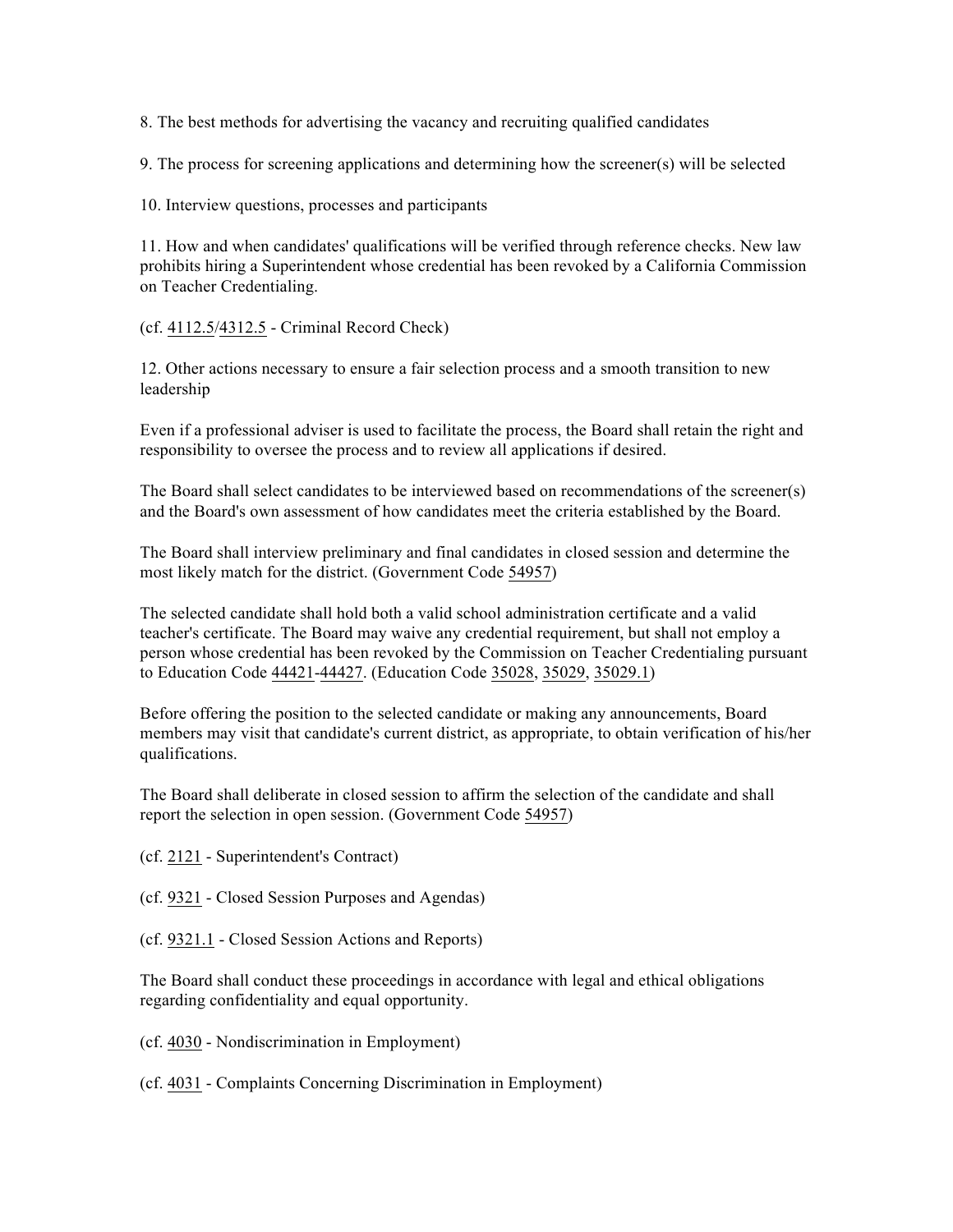(cf. 4032 - Reasonable Accommodation)

(cf. 4111.2/4211.2/4311.2 - Legal Status Requirement)

(cf. 9011 - Disclosure of Confidential/Privileged Information)

As necessary, the Board may appoint an interim superintendent to manage the district during the selection process.

Legal Reference:

EDUCATION CODE

220 Prohibition of discrimination

35026 Employment of superintendent by board

35028 Certification

35029-35029.1 Waiver of credential requirement

35031 Term of employment

44420-44440 Revocation and suspension of certification documents

GOVERNMENT CODE

11135 Unlawful discrimination

12900-12996 California Fair Employment and Housing Act

53260-53264 Employment contracts

54954 Time and place of regular meetings

54957 Closed session personnel matters

54957.1 Closed session, public report of action taken

CODE OF REGULATIONS, TITLE 2

7287.6 Terms, conditions and privileges of employment

UNITED STATES CODE, TITLE 29

794 Section 504 of the Vocational Education Rehabilitation Act of 1973

UNITED STATES CODE, TITLE 42